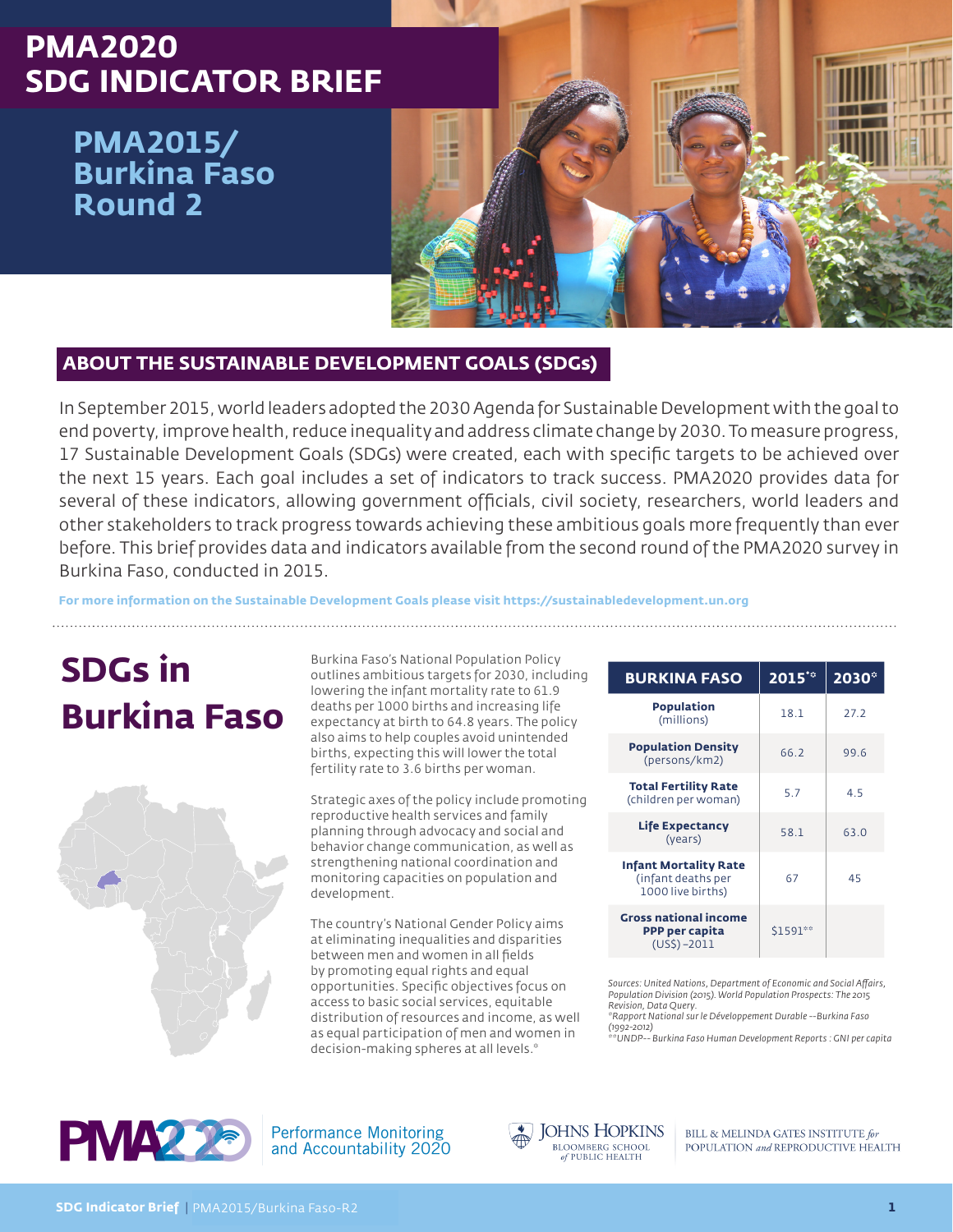

#### **Target 1.4 aims to ensure access to basic services for all.**

Nearly 40% of the population lives in the poorest third of households. Two in five children age 0 to 14 grow up in these households. Two fifths of persons over age 60 also live in the poorest households.

The population pyramid indicates a relatively high annual growth rate, estimated by the United Nations at 2.8% in 2015, largely driven by high fertility.

Access to basic services varies by wealth. Less than one in five households (19.8%), have electricity. Only 3.1% of the poorest households have access to electricity, compared to 51.1% of the wealthiest.

87.4% of the wealthiest households have access to improved water sources compared to 53.6% of the poorest households.

27.2% of the wealthiest households have access to improved sanitation facilities compared to 2.5% of the poorest.

Almost one fifth (17.5%) of all households are headed by females. This figure is lower for the poorest third (13.3%) and highest for the middle third (21.4%).

## GOAL 1 **Indicators on wealth and equity**

## **Nearly half of the population of Burkina Faso is under age 15**



**Poorest one third Wealthiest two thirds**

### **Regardless of wealth status, there is a significant gap in households' access to electricity and improved sanitation facilities**



### **Percentage of female heads of household by wealth tertile**



**Wealth Tertile**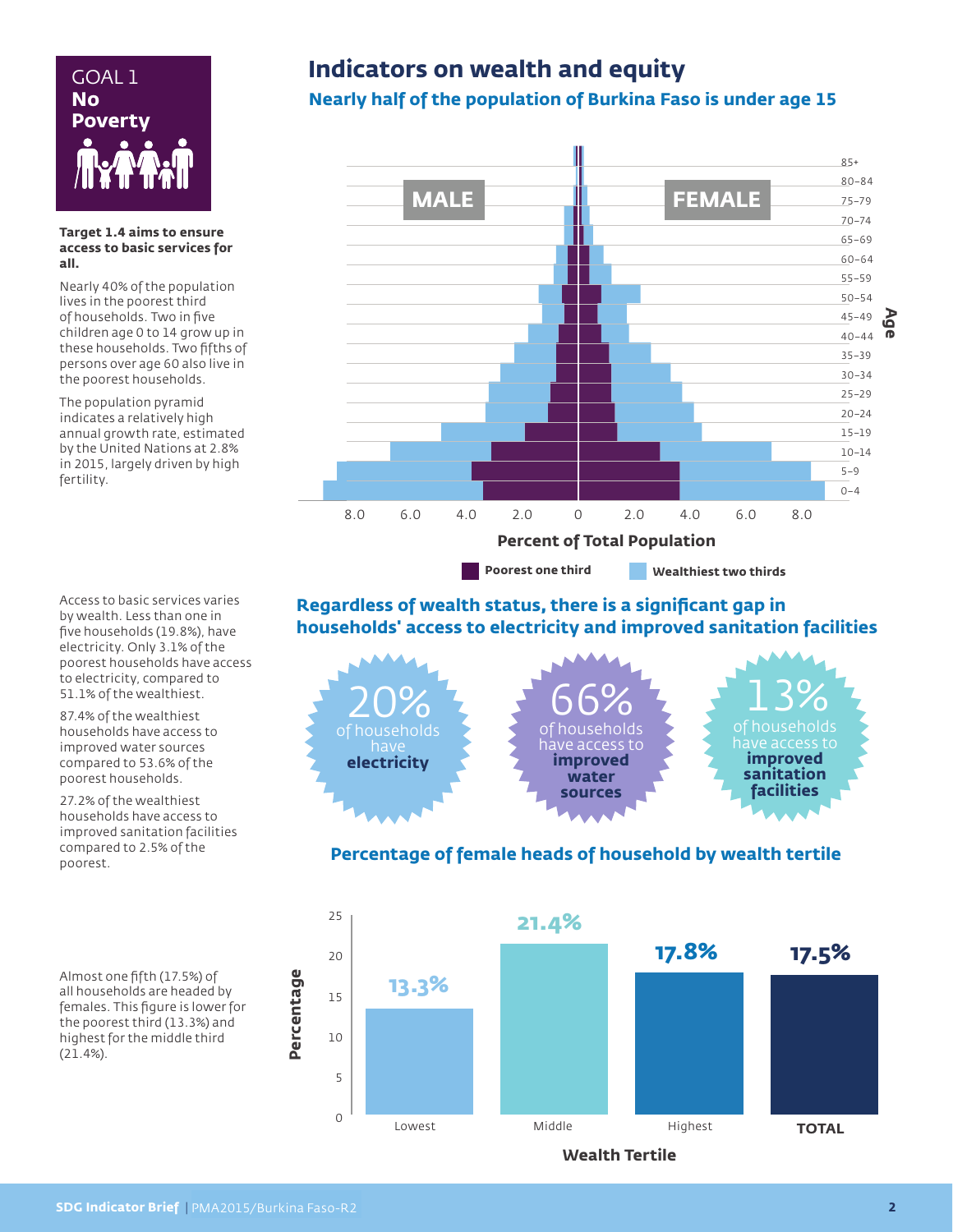## GOAL 3 **Good Health & Well-Being**



**Target 3.7 aims to ensure universal access to sexual and reproductive health services**.

17.2% of all women age 15 to 49 use a modern method of contraception. 36.6% of women who have demand for family planning use modern methods. Unmet need for family planning is greater in the poorest third of households (34.1%) compared to the wealthiest third (20.9%).

Meeting unmet need for all women remains an important goal for sustainable human development. SIgnificant progress is needed among the disadvantaged population in Burkina Faso.

## **Family Planning Indicators**

## **One in three women age 15-49 have unmet need for family planning**



# GOAL 4 **Quality Education**

#### **Target 4.1 aims for all girls and boys to complete free and equitable primary and secondary school.**

Two thirds (65.1%) of women age 18-24 living in the poorest third of households have never attended school. Only one in five (22.5%) of these women have attended primary school. Overall only 1.1% of women in these age groups have attended university.

Increasing opportunities for education for all women in Burkina Faso is important in meeting sustainable development targets.

# **School Attendance**

## **More than half of women age 15-49 have never attended school**